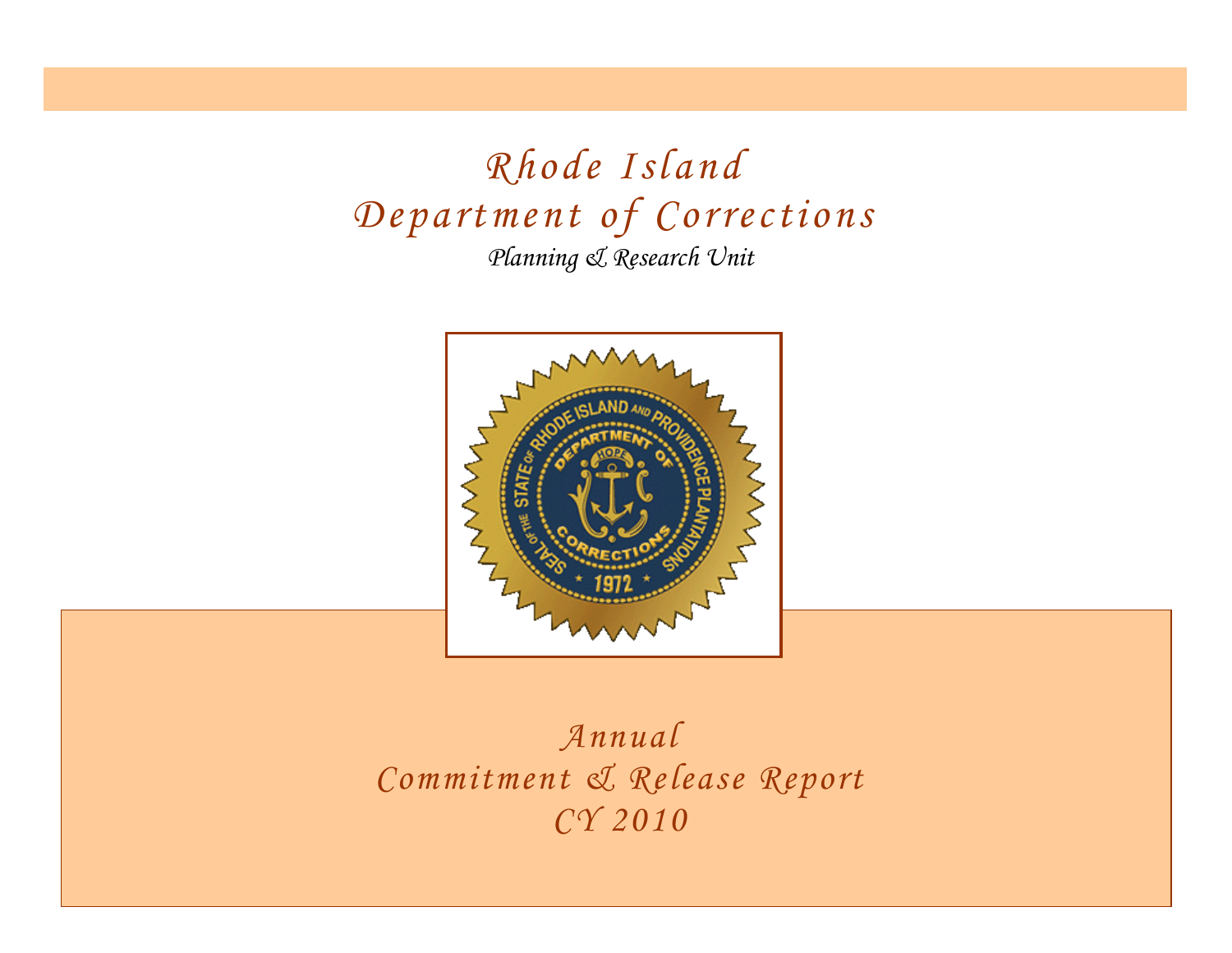## *Commitments 2010*

|  | <b>Awaiting Trial Population</b> |                                                                         | Male  | <b>Female</b> | Total  |
|--|----------------------------------|-------------------------------------------------------------------------|-------|---------------|--------|
|  |                                  |                                                                         | 9,698 | 1,691         | 11,389 |
|  |                                  | <b>Sentenced Population</b>                                             | 3.477 | 434           | 3.911  |
|  |                                  | <b>Sentenced from Court</b>                                             | 3.218 |               |        |
|  | <b>Parole Violators</b>          |                                                                         | 225   | 22            |        |
|  |                                  | Other (Out of State return, transfer from<br>other states or IMH, etc.) |       |               | 35     |
|  |                                  | Total                                                                   |       | 13.175 2.125  | 15.300 |

## *Releases 2010*

|              |                                                                  | <b>Male</b> | Female | Total  |
|--------------|------------------------------------------------------------------|-------------|--------|--------|
|              | <b>Awaiting Trial Population</b>                                 |             | 1.693  | 11.340 |
|              | <b>To Sentenced Status</b>                                       |             | 220    | 2.390  |
| <b>Other</b> | (bail, discharge at court/per court<br>order, civil purge, etc.) | 7.477       | 1.473  | 8.950  |
|              | <b>Sentenced Population</b>                                      |             | 426    | 4.124  |
|              | <b>Expiration of Sentence</b>                                    |             | 370    | 3.484  |
|              | Parole                                                           |             | 43     | 489    |
| <b>Other</b> | (death, escape, transfer out of<br>state, and released on case)  | 138         | 13     | 151    |
|              | <b>Total</b>                                                     | 13.345      | 2.119  | 15.464 |

Prison populations are influenced by commitments and length of stay. Commitments have primarily driven the RIDOC's population, as length of stay has remained relatively stable. When commitments exceed/fall below releases, we often see an increase/decrease in the population. The graph on the next page demonstrates how commitments are linked to changes in the population.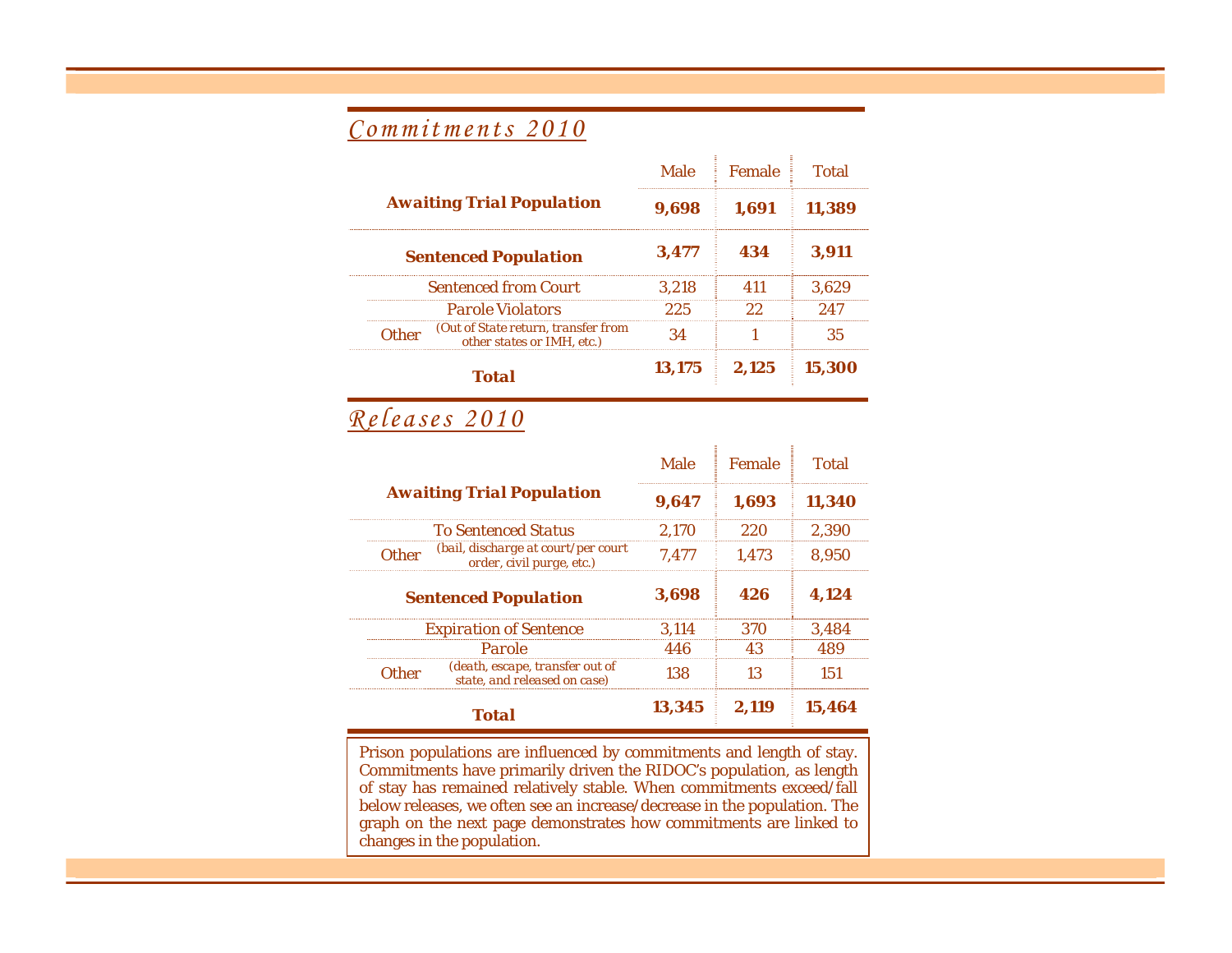

**The Impact of Commitments & Releases** 

Interpreting the chart: The average monthly *population* is plotted on the *secondary axis to the right, while commitments and releases are plotted on the primary axis to the left.*

## *Interesting Statistics*

- •The average age of those committed and released was 33.
- • 56% of those committed and released were White, 23% were Black and 18% were Hispanic.
- •Only 14% of those committed and released were female.
- • 39% of men and 55% of women were committed for non-violent offenses.
- • Of the awaiting trial commitments, 48% were new commitments and 28% were committed for "failure to appear" (for court).
- • Of the sentenced commitments, 69% were newly sentenced and 30% were committed due to a probation violation.
- • Of the sentenced commitments in CY10, 61% of males and 70% of females were sentenced to 6-months or less.
- • The majority of offenders came from and were released to the City of Providence (28%).

(For additional city information, please see the back cover).